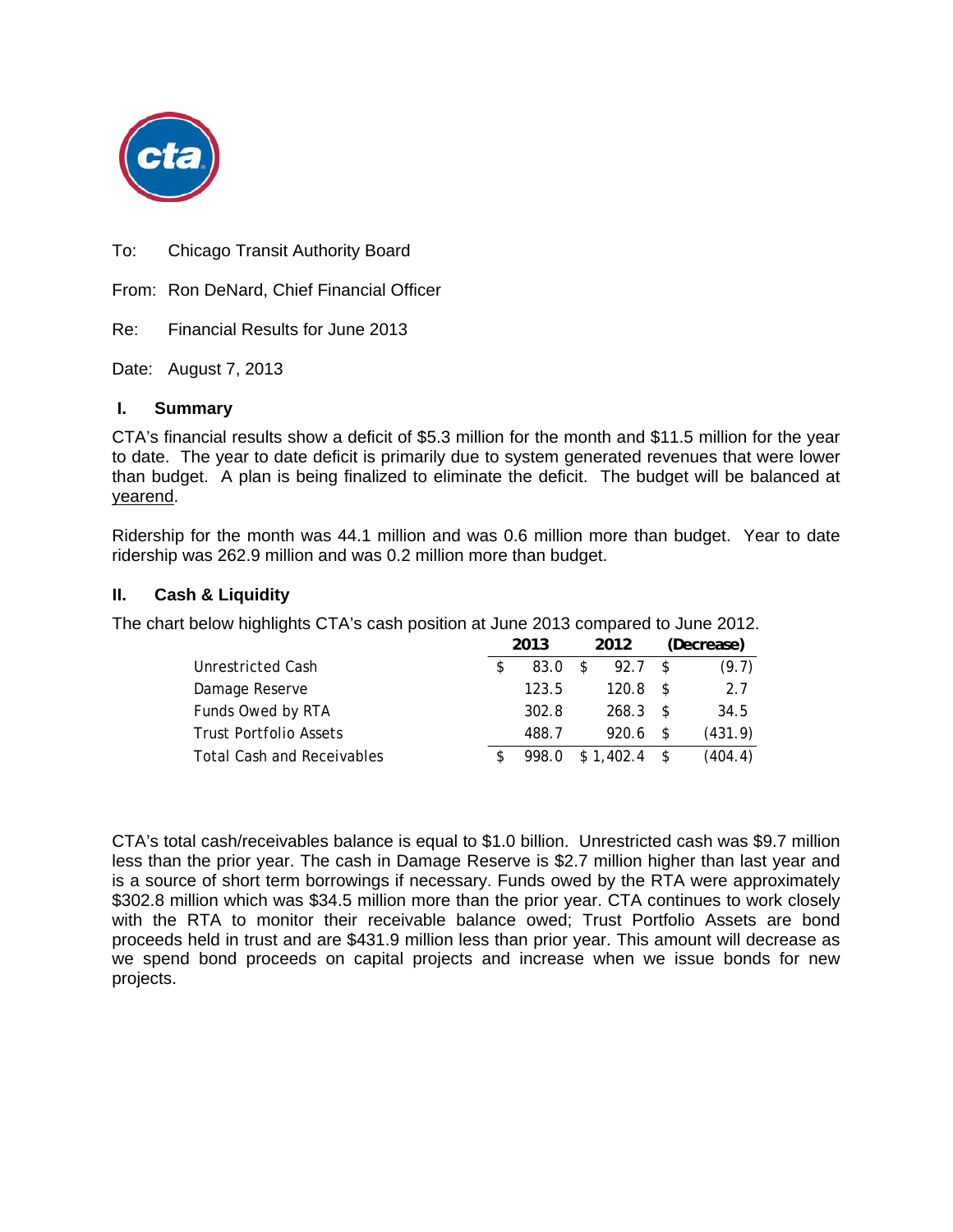#### **III. Revenue**

|                                |               | Current Month |                   | Year to Date  |               |                 |  |  |  |  |
|--------------------------------|---------------|---------------|-------------------|---------------|---------------|-----------------|--|--|--|--|
|                                |               | Variance to   | Variance to       |               | Variance to   | Variance to     |  |  |  |  |
|                                | Actual        | <b>Budget</b> | <b>Prior Year</b> | Actual        | <b>Budget</b> | Prior Year      |  |  |  |  |
| Category                       | <b>Jun-13</b> | <b>Jun-13</b> | Jun13 vs. Jun12   | <b>Jun-13</b> | <b>Jun-13</b> | Jun13 vs. Jun12 |  |  |  |  |
| <b>Fare &amp; Pass Revenue</b> | 48,070        | (2.340)       | 251               | 283.230       | (10.219)      | 11,037          |  |  |  |  |

- Fare and pass revenue was \$2.3 million less than budget for the month and flat to June 2012. The average fare for the month was \$1.09 and was \$0.07 less than budget and was \$0.05 more than the June 2012.
- Year to date fare and pass revenue was \$10.2 million less than budget. The average fare for the year to date was \$1.08 per ride and was \$0.04 less than budget and \$0.08 more than June 2012 year to date.

|                             |               | Current Month  |                 | Year to Date  |               |                 |  |  |  |  |  |
|-----------------------------|---------------|----------------|-----------------|---------------|---------------|-----------------|--|--|--|--|--|
|                             |               | Variance to    | Variance to     |               | Variance to   | Variance to     |  |  |  |  |  |
|                             | Actual        | <b>Budget</b>  | Prior Year      | Actual        | <b>Budget</b> | Prior Year      |  |  |  |  |  |
| Category                    | <b>Jun-13</b> | <b>Jun-13</b>  | Jun13 vs. Jun12 | <b>Jun-13</b> | Jun-13        | Jun13 vs. Jun12 |  |  |  |  |  |
| <b>Reduced Fare Subsidy</b> | 2,360         | $\blacksquare$ | 27              | 14.161        |               | 161             |  |  |  |  |  |

• Reduced Fare Subsidy was on par with budget for the month and year to date. The CTA will see the impact of the State's reduction of the subsidy starting in July.

|                                  |               | Current Month |  |                 | Year to Date |               |        |               |            |                 |  |
|----------------------------------|---------------|---------------|--|-----------------|--------------|---------------|--------|---------------|------------|-----------------|--|
|                                  |               | Variance to   |  | Variance to     |              |               |        | Variance to   |            | Variance to     |  |
|                                  | Actual        | <b>Budget</b> |  | Prior Year      | Actual       |               |        | <b>Budget</b> | Prior Year |                 |  |
| Category                         | <b>Jun-13</b> | <b>Jun-13</b> |  | Jun13 vs. Jun12 |              | <b>Jun-13</b> | Jun-13 |               |            | Jun13 vs. Jun12 |  |
| Advertising, Charter, Concession | 1,806         | (215)         |  | (77)            |              | 13.119        |        | 759           |            | 2,414           |  |

• Advertising, Charter and Concessions Revenue was slightly less than budget for the month and was \$0.8 million more than budget for the year to date. We continue to track above 2012.

|                          |               | Current Month |                 |               | Year to Date  |                   |  |  |  |  |  |  |
|--------------------------|---------------|---------------|-----------------|---------------|---------------|-------------------|--|--|--|--|--|--|
|                          |               | Variance to   | Variance to     |               | Variance to   | Variance to       |  |  |  |  |  |  |
|                          | Actual        | <b>Budget</b> | Prior Year      | Actual        | <b>Budget</b> | <b>Prior Year</b> |  |  |  |  |  |  |
| Category                 | <b>Jun-13</b> | <b>Jun-13</b> | Jun13 vs. Jun12 | <b>Jun-13</b> | <b>Jun-13</b> | Jun13 vs. Jun12   |  |  |  |  |  |  |
| <b>Investment income</b> | 21            | (12)          | (8)             | 171           | (58)          | (65)              |  |  |  |  |  |  |

• Investment Income Revenue was slightly less than budget for the month and was \$58,000 less than budget for the year to date.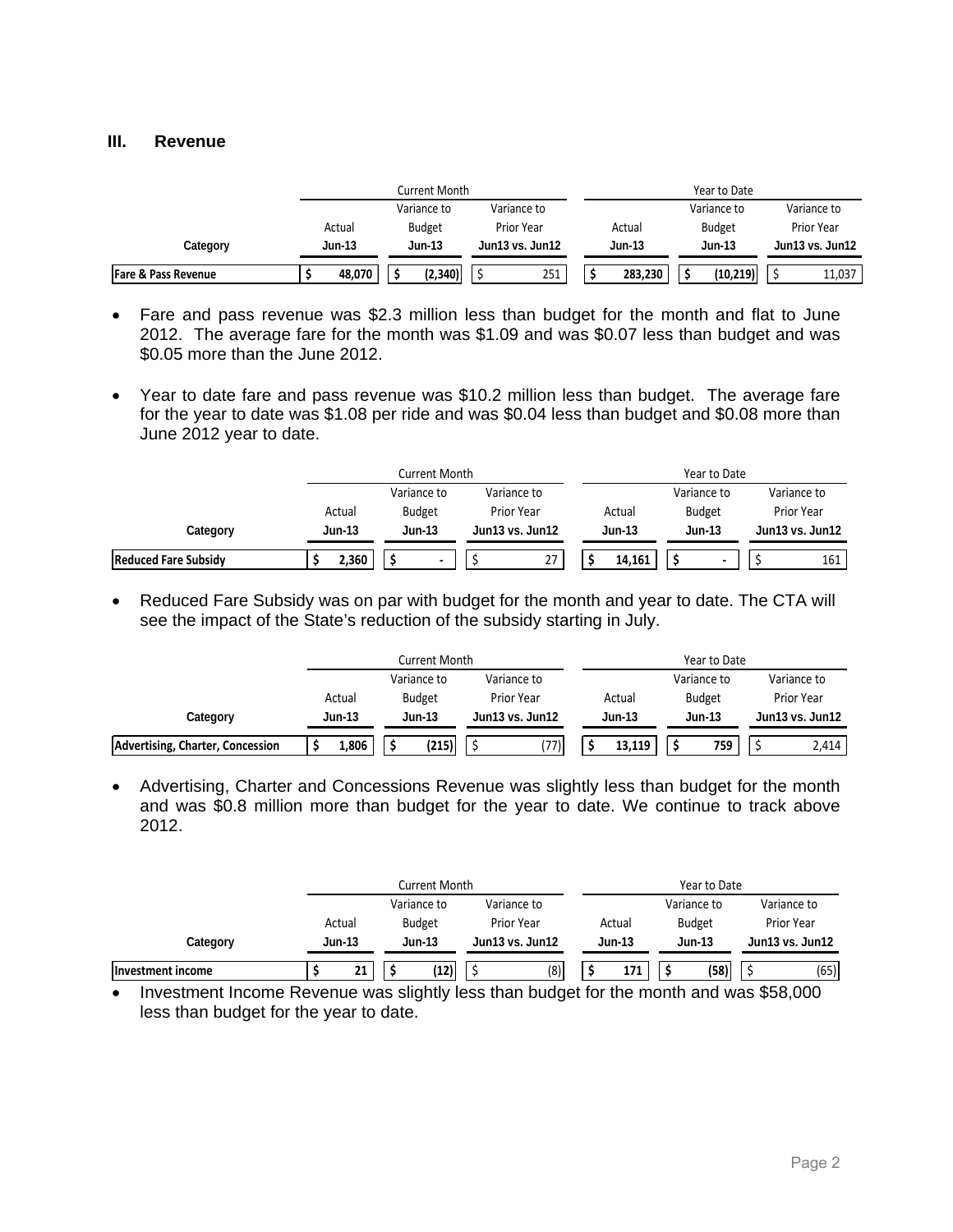|                      |               | Current Month                    |             | Year to Date  |               |                 |  |  |  |  |  |  |
|----------------------|---------------|----------------------------------|-------------|---------------|---------------|-----------------|--|--|--|--|--|--|
|                      |               | Variance to                      | Variance to |               | Variance to   | Variance to     |  |  |  |  |  |  |
|                      | Actual        | <b>Budget</b>                    | Prior Year  | Actual        | <b>Budget</b> | Prior Year      |  |  |  |  |  |  |
| Category             | <b>Jun-13</b> | <b>Jun-13</b><br>Jun13 vs. Jun12 |             | <b>Jun-13</b> | Jun-13        | Jun13 vs. Jun12 |  |  |  |  |  |  |
| <b>Other Revenue</b> | 4,958         | 2,556                            | 1,821       | 21.968        | 2.570         | 2,935           |  |  |  |  |  |  |

• All Other Revenue was \$2.6 million more than budget for the month and year. The revenue is favorable versus receipt of a non-capital grant which is offset by an equal expense.

|                                       |               |                            | Current Month |                 |                   |  | Year to Date  |               |                 |            |             |  |  |
|---------------------------------------|---------------|----------------------------|---------------|-----------------|-------------------|--|---------------|---------------|-----------------|------------|-------------|--|--|
|                                       |               | Variance to<br>Variance to |               |                 |                   |  |               |               | Variance to     |            | Variance to |  |  |
|                                       | Actual        | <b>Budget</b>              |               |                 | <b>Prior Year</b> |  | Actual        | <b>Budget</b> |                 | Prior Year |             |  |  |
| Category                              | <b>Jun-13</b> | Jun-13                     |               | Jun13 vs. Jun12 | <b>Jun-13</b>     |  | <b>Jun-13</b> |               | Jun13 vs. Jun12 |            |             |  |  |
| <b>Total System Generated Revenue</b> | 57,215        |                            | $^{\prime}11$ |                 | 2,014             |  | 332,649       |               | (6,948)         |            | 16,483      |  |  |

• System-Generated Revenue was slightly less than budget for the month. Year to date System-Generated Revenue was \$6.9 million less than budget.

### **IV. Expenses**

|          |               | Current Month |                   | Year to Date  |               |                 |  |  |  |  |
|----------|---------------|---------------|-------------------|---------------|---------------|-----------------|--|--|--|--|
|          |               | Variance to   | Variance to       |               | Variance to   | Variance to     |  |  |  |  |
|          | Actual        | <b>Budget</b> | <b>Prior Year</b> | Actual        | <b>Budget</b> | Prior Year      |  |  |  |  |
| Category | <b>Jun-13</b> | <b>Jun-13</b> | Jun13 vs. Jun12   | <b>Jun-13</b> | <b>Jun-13</b> | Jun13 vs. Jun12 |  |  |  |  |
| Labor    | 77,845        | (4,309)       | (572)             | 470,929       | (8,829)       | (10, 578)       |  |  |  |  |

• Labor Expense was \$4.3 million more than budget for the month. The unfavorable variance for the month is due to an increase in grievance settlements and additional support for the Red Line South project. Labor expense year to date was unfavorable to budget by \$8.8 million due to the adjusted timing of the hiring of the Customer Service Assistants in the rail stations and additional weather-related overtime in the first three months of the year. Labor is higher than prior year due increases in salaries and employer pension contribution and the customer service assistant program.

|          |               |                            | Current Month |  |                   | Year to Date |          |        |               |  |                 |  |  |
|----------|---------------|----------------------------|---------------|--|-------------------|--------------|----------|--------|---------------|--|-----------------|--|--|
|          |               | Variance to<br>Variance to |               |  |                   |              |          |        | Variance to   |  | Variance to     |  |  |
|          | Actual        |                            | <b>Budget</b> |  | <b>Prior Year</b> |              | Actual   |        | <b>Budget</b> |  | Prior Year      |  |  |
| Category | <b>Jun-13</b> |                            | <b>Jun-13</b> |  | Jun13 vs. Jun12   |              | $Jun-13$ | Jun-13 |               |  | Jun13 vs. Jun12 |  |  |
| Material | 4,078         |                            | 1.018         |  | 1,816             |              | 31,435   |        | (2, 496)      |  | 4,565           |  |  |

 Material Expense was under budget by \$1.0 million. Material expense for the year to date was \$2.5 million over budget due to keeping an older rail fleet in place longer than anticipated, an increase in both the replacement rate for parts and in the cost of components, and additional days of snow and sleet versus prior year. Year to date material expense is tracking below 2012.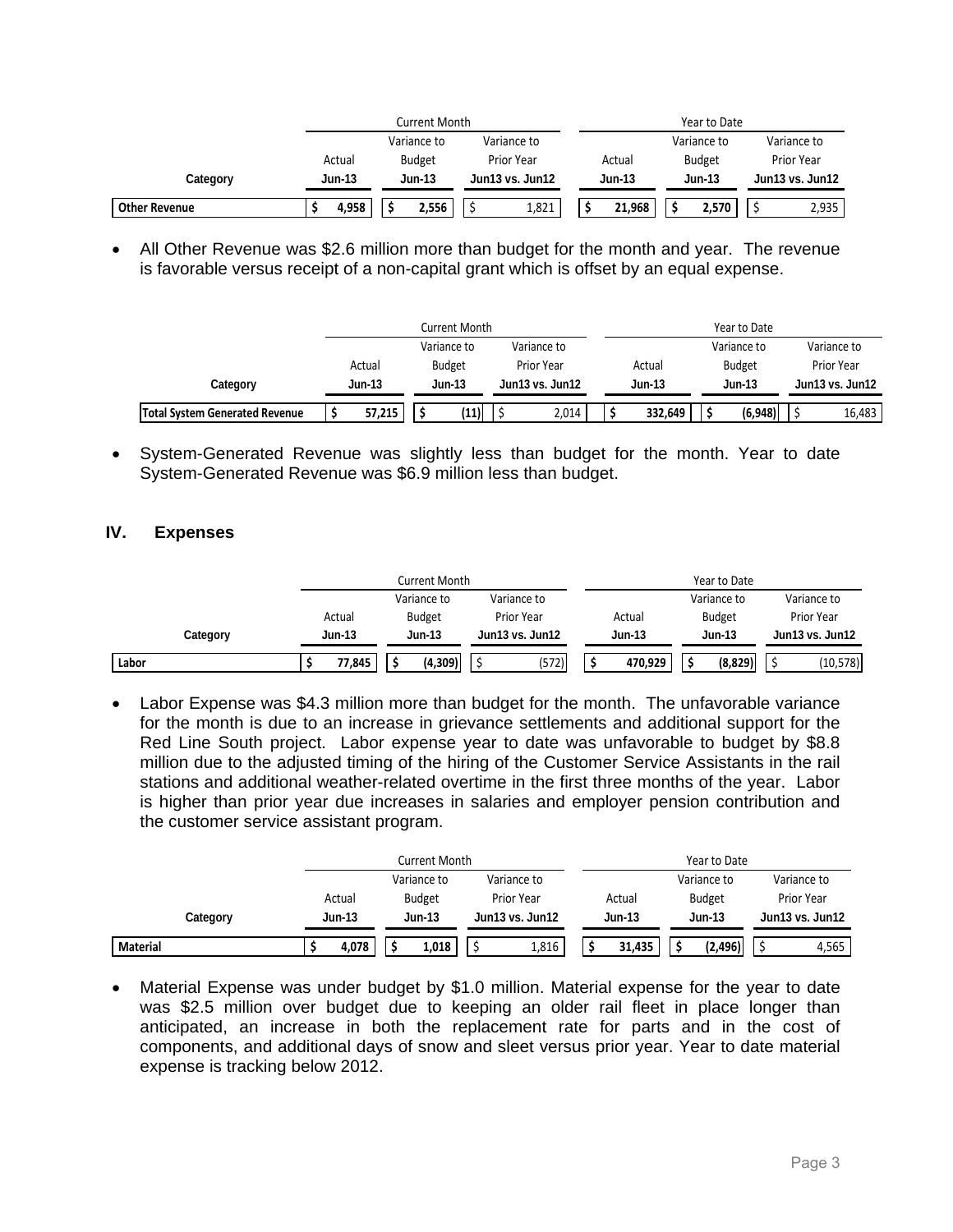|          |                         |                            | Current Month                    |            |     |               | Year to Date |               |                   |                 |             |  |  |  |
|----------|-------------------------|----------------------------|----------------------------------|------------|-----|---------------|--------------|---------------|-------------------|-----------------|-------------|--|--|--|
|          |                         | Variance to<br>Variance to |                                  |            |     |               |              |               | Variance to       |                 | Variance to |  |  |  |
|          | <b>Budget</b><br>Actual |                            |                                  | Prior Year |     | Actual        |              | <b>Budget</b> | <b>Prior Year</b> |                 |             |  |  |  |
| Category | <b>Jun-13</b>           |                            | <b>Jun-13</b><br>Jun13 vs. Jun12 |            |     | <b>Jun-13</b> |              | <b>Jun-13</b> |                   | Jun13 vs. Jun12 |             |  |  |  |
| Fuel     | 5,301                   |                            | (1)                              |            | 840 |               | 31.516       |               | 1.010             |                 | (888)       |  |  |  |

• Fuel for Revenue Equipment was on par with budget for the month. Fuel expense was \$1.0 million less than budget for the year, primarily due to lower consumption.

|          |               | Current Month |                 | Year to Date |               |                 |  |  |  |  |
|----------|---------------|---------------|-----------------|--------------|---------------|-----------------|--|--|--|--|
|          |               | Variance to   | Variance to     |              | Variance to   | Variance to     |  |  |  |  |
|          | Actual        | <b>Budget</b> | Prior Year      | Actual       | <b>Budget</b> | Prior Year      |  |  |  |  |
| Category | <b>Jun-13</b> | <b>Jun-13</b> | Jun13 vs. Jun12 | Jun-13       | <b>Jun-13</b> | Jun13 vs. Jun12 |  |  |  |  |
| Power    | 1,922         | (33)          | (134)           | 12,763       | (1, 288)      | (707)           |  |  |  |  |

 Electric Power for Revenue Equipment was on par with budget for the month. Power expense year to date is higher due to higher usage than anticipated in the budget.

|                                         |          |                            | Current Month  |  |                 |  | Year to Date  |               |               |            |                 |  |  |  |
|-----------------------------------------|----------|----------------------------|----------------|--|-----------------|--|---------------|---------------|---------------|------------|-----------------|--|--|--|
|                                         |          | Variance to<br>Variance to |                |  |                 |  |               |               | Variance to   |            | Variance to     |  |  |  |
|                                         | Actual   | <b>Budget</b>              |                |  | Prior Year      |  | Actual        |               | <b>Budget</b> | Prior Year |                 |  |  |  |
| Category                                | $Jun-13$ | <b>Jun-13</b>              |                |  | Jun13 vs. Jun12 |  | <b>Jun-13</b> | <b>Jun-13</b> |               |            | Jun13 vs. Jun12 |  |  |  |
| <b>Provision Injuries &amp; Damages</b> | 983      |                            | $\blacksquare$ |  | 1.617           |  | 5.896         |               |               |            | 9,704           |  |  |  |

• Provision for Injuries and Damages Expense was on par with budget for the month and year.

|                                      |               | <b>Current Month</b> |                 | Year to Date  |               |                 |  |
|--------------------------------------|---------------|----------------------|-----------------|---------------|---------------|-----------------|--|
|                                      |               | Variance to          | Variance to     |               | Variance to   | Variance to     |  |
|                                      | Actual        | <b>Budget</b>        | Prior Year      | Actual        | <b>Budget</b> | Prior Year      |  |
| Category                             | <b>Jun-13</b> | <b>Jun-13</b>        | Jun13 vs. Jun12 | <b>Jun-13</b> | Jun-13        | Jun13 vs. Jun12 |  |
| <b>Purchase of Security Services</b> | 2,875         | (1,239)              | 94              | 16,092        | (845)         | 1,424           |  |

 Purchase of Security Services was \$1.2 million unfavorable to budget for the month due to the timing of the customer service assistant program implementation and keeping security services in place until the Customer Service Assistant program reached full staffing at the end of the month. Year to date security expense was \$0.8 million more than budget for the year.

|                       |               | Current Month |                 | Year to Date         |               |                   |  |
|-----------------------|---------------|---------------|-----------------|----------------------|---------------|-------------------|--|
|                       |               | Variance to   | Variance to     |                      | Variance to   | Variance to       |  |
|                       | Actual        | <b>Budget</b> | Prior Year      | Actual               | <b>Budget</b> | <b>Prior Year</b> |  |
| Category              | <b>Jun-13</b> | <b>Jun-13</b> | Jun13 vs. Jun12 | $Jun-13$<br>$Jun-13$ |               | Jun13 vs. Jun12   |  |
| <b>Other Expenses</b> | 20,729        | (695)         | (10,256)        | 113,462              | 7,937         | (46, 468)         |  |

 Other Expense was \$0.7 million more than budget due to a non-capital grant expense that is \$3.0 million above budget. This is offset by an equal amount of non-capital grant revenue. Year to date other expenses was \$7.9 million less than budget. The favorable variance for the year to date is due to timing differences and savings for maintenance and repair contract costs. The expense is higher than prior year due to the impact of the elimination of a debt service reserve that reduced 2012 expenses.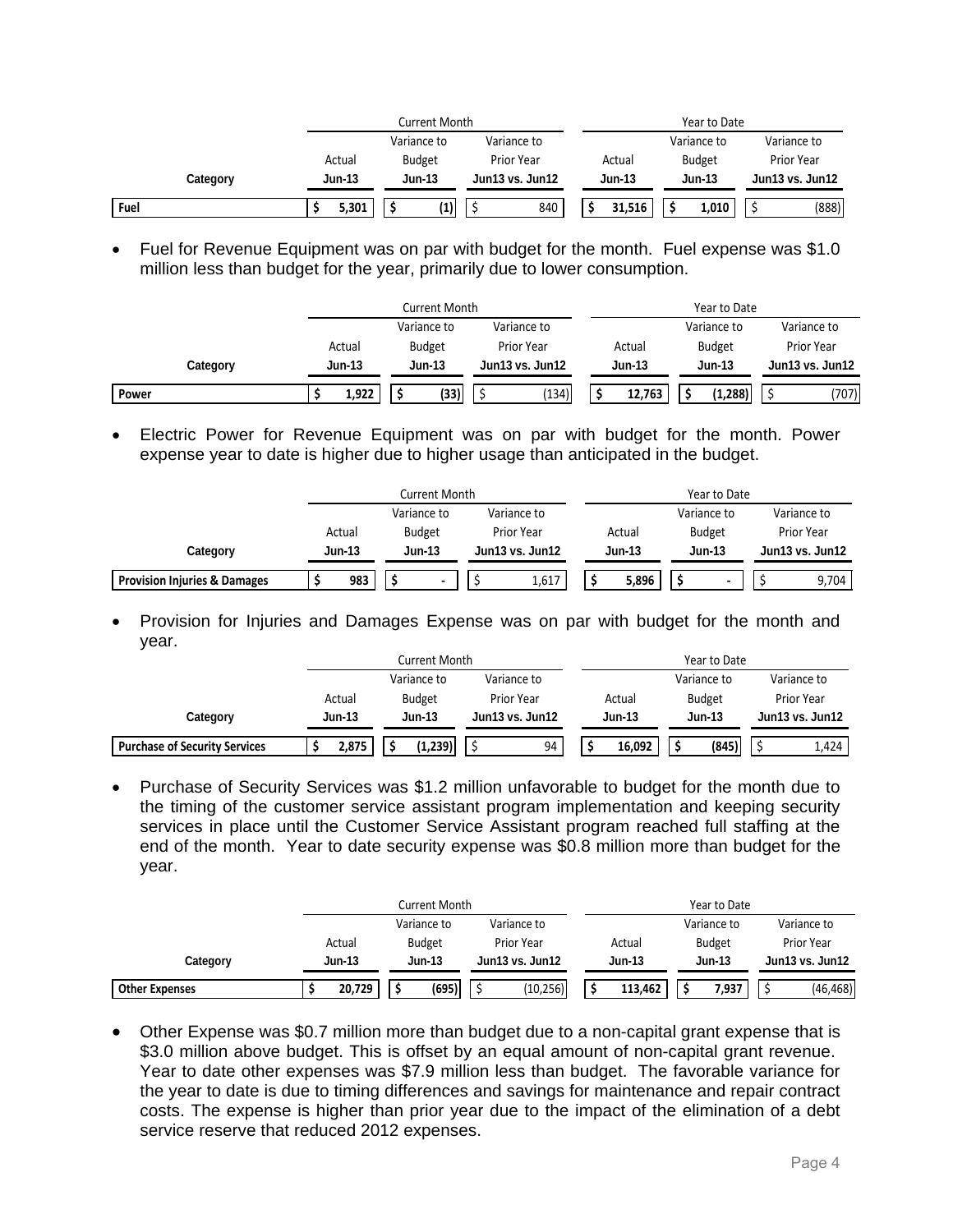|                                 | Current Month |          |               |                 | Year to Date |               |         |             |               |                 |                   |
|---------------------------------|---------------|----------|---------------|-----------------|--------------|---------------|---------|-------------|---------------|-----------------|-------------------|
|                                 | Variance to   |          |               | Variance to     |              |               |         | Variance to |               | Variance to     |                   |
|                                 | Actual        |          | <b>Budget</b> |                 | Prior Year   |               | Actual  |             | <b>Budget</b> |                 | <b>Prior Year</b> |
| Category                        | <b>Jun-13</b> | $Jun-13$ |               | Jun13 vs. Jun12 |              | <b>Jun-13</b> |         | $Jun-13$    |               | Jun13 vs. Jun12 |                   |
| <b>Total Operating Expenses</b> | 113,733       |          | (5,259)       |                 | (6,593)      |               | 682.092 |             | (4,512)       |                 | (42, 948)         |

 Operating Expenses were \$5.3 million more than budget for the month, primarily due to unfavorable variances in labor and the additional non-capital grant expense. For the year to date period, operating expenses were \$4.5 million more than budget. Expenses in 2013 are higher than 2012 due to the elimination of pension bond debt service reserve in 2012 that lowered 2012 expenses.

#### **V. Other**

|                       |                            | Current Month |                 |               | Year to Date  |                   |  |  |
|-----------------------|----------------------------|---------------|-----------------|---------------|---------------|-------------------|--|--|
|                       | Variance to<br>Variance to |               |                 |               | Variance to   | Variance to       |  |  |
|                       | Actual                     | <b>Budget</b> | Prior Year      | Actual        | <b>Budget</b> | <b>Prior Year</b> |  |  |
| Category              | <b>Jun-13</b>              | <b>Jun-13</b> | Jun13 vs. Jun12 | <b>Jun-13</b> | <b>Jun-13</b> | Jun13 vs. Jun12   |  |  |
| <b>Recovery Ratio</b> | 61.3%                      | (2.55)        |                 | 59.3%         | (1.61)        |                   |  |  |

 Recovery Ratio, which measures the percentage of operating expenses CTA funds from internally generated revenues, was 61.3% for the month and 59.3% for the year. This was unfavorable to budget by 2.55 percentage points for the month and unfavorable by 1.61 percentage points for the year to date.

#### **VI. Ridership**

|                               |        | <b>Current Month</b>         |                           | Year to Date  |                                        |                               |  |  |
|-------------------------------|--------|------------------------------|---------------------------|---------------|----------------------------------------|-------------------------------|--|--|
|                               | Actual | Variance to<br><b>Budget</b> | Variance to<br>Prior Year |               | Variance to<br><b>Budget</b><br>Actual |                               |  |  |
| Category                      | Jun-13 | <b>Jun-13</b>                | Jun13 vs. Jun12           | <b>Jun-13</b> | <b>Jun-13</b>                          | Prior Year<br>Jun13 vs. Jun12 |  |  |
| <b>Bus</b>                    | 25,078 | 622                          | (851)                     | 151,717       | (65)                                   | (5, 572)                      |  |  |
| Rail                          | 15,256 | (334)                        | (1,032)                   | 90,901        | (337)                                  | (2, 721)                      |  |  |
| <b>Rail to Rail Transfers</b> | 3,790  | 291                          | 126                       | 20,286        | 602                                    | 69                            |  |  |
| Total                         | 44,124 | 579                          | (1,757)                   | 262,904       | 200                                    | (8, 224)                      |  |  |

- Ridership for the month of June was 44.1 million and was 0.6 million more than budget and was 1.8 million less than prior year. Calendar adjusted ridership was down 1.9% from prior year.
- Ridership for the year to date was 262.9 million and was 0.2 million more than budget and 8.2 million less than prior year. Calendar adjusted ridership is down 2.4% over the prior year to date.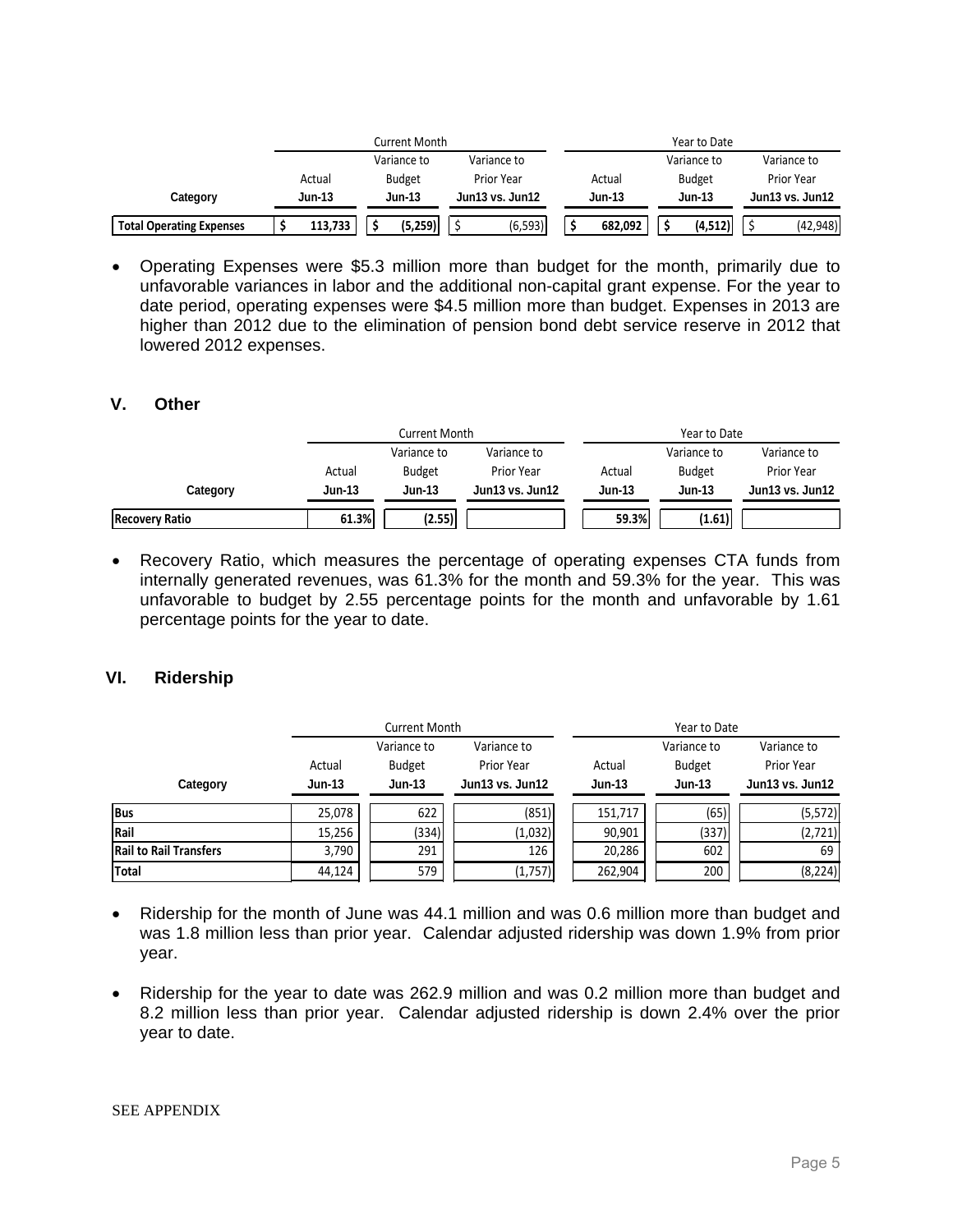### *Cash & Liquidity*





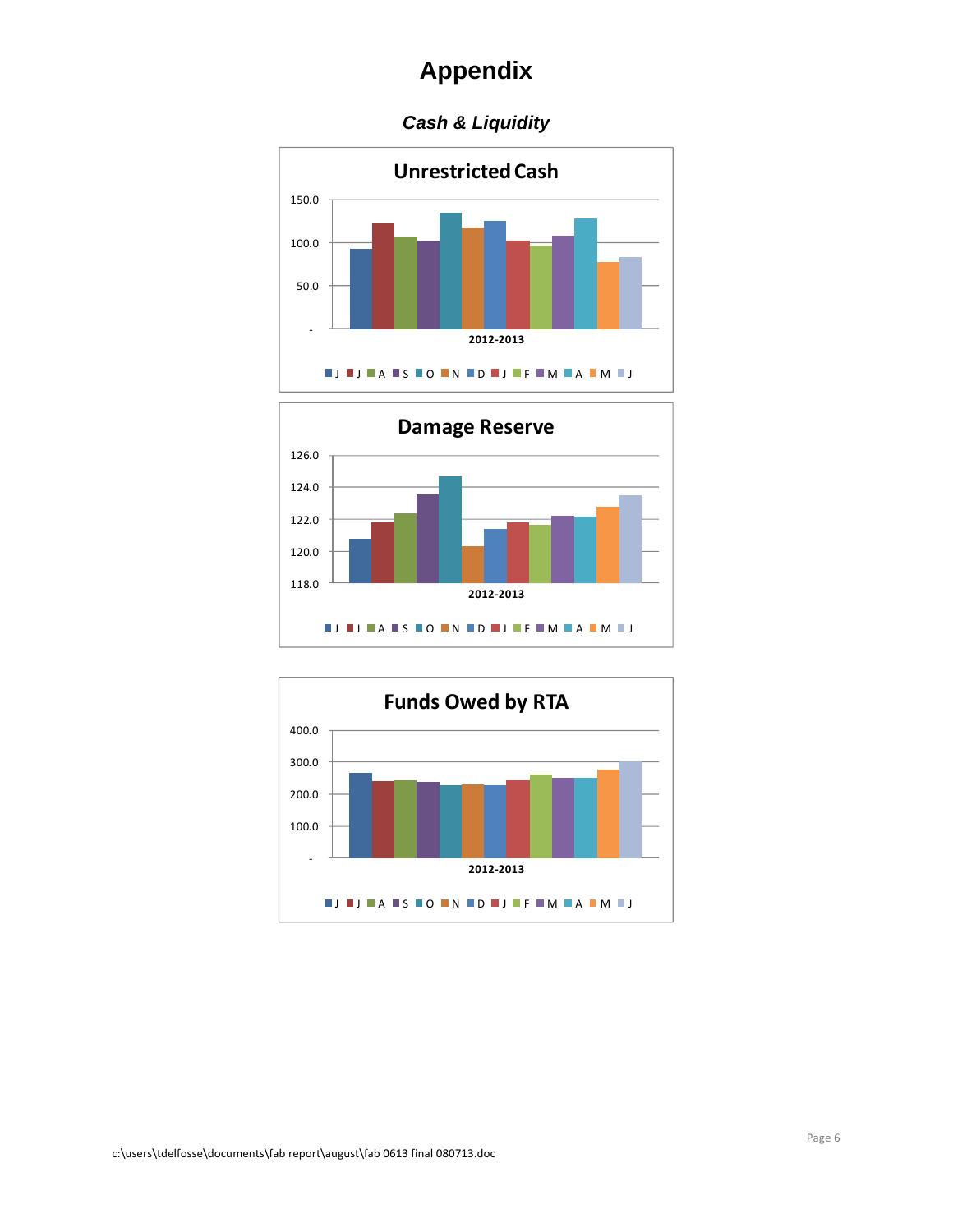



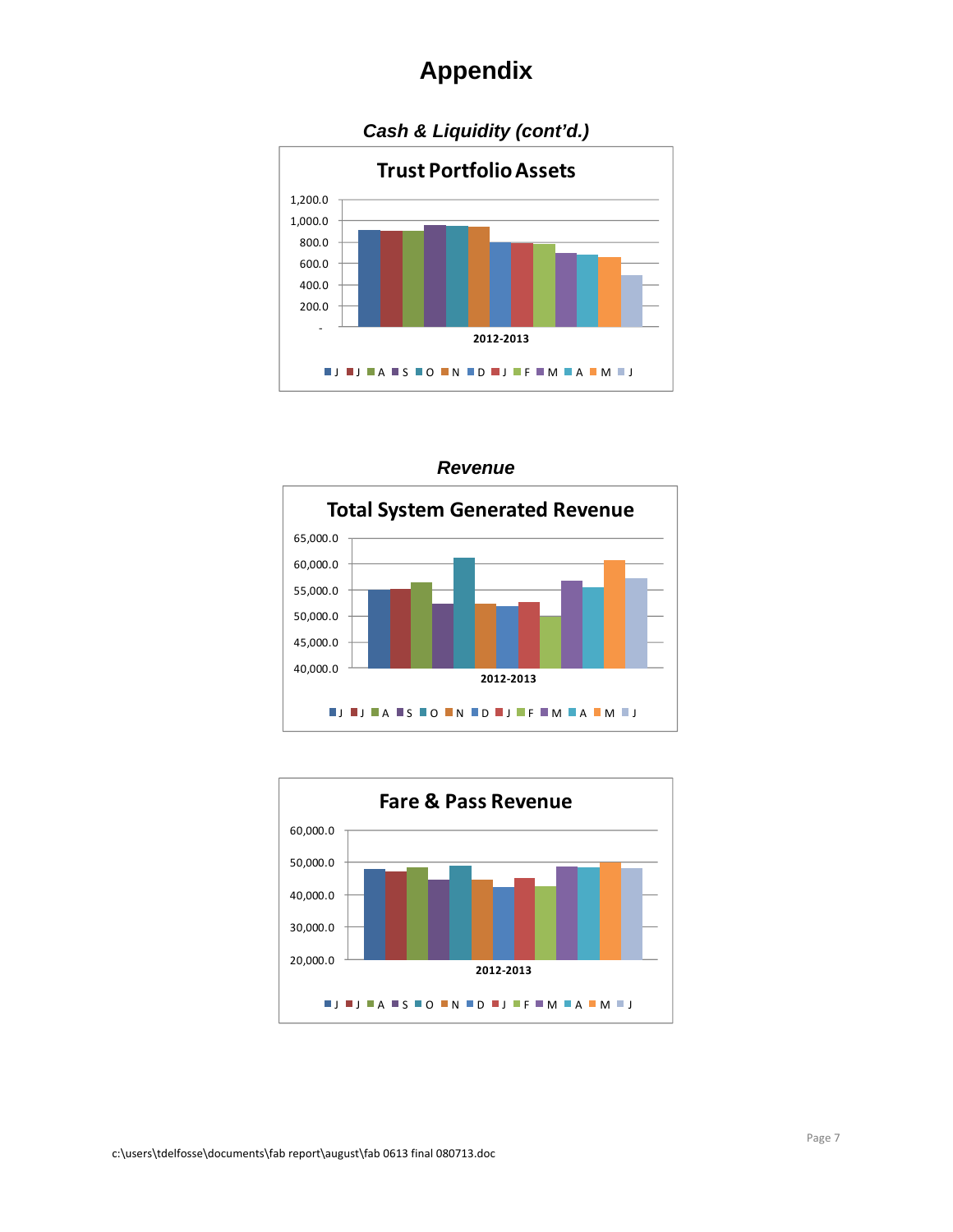### *Revenue (cont'd.)*



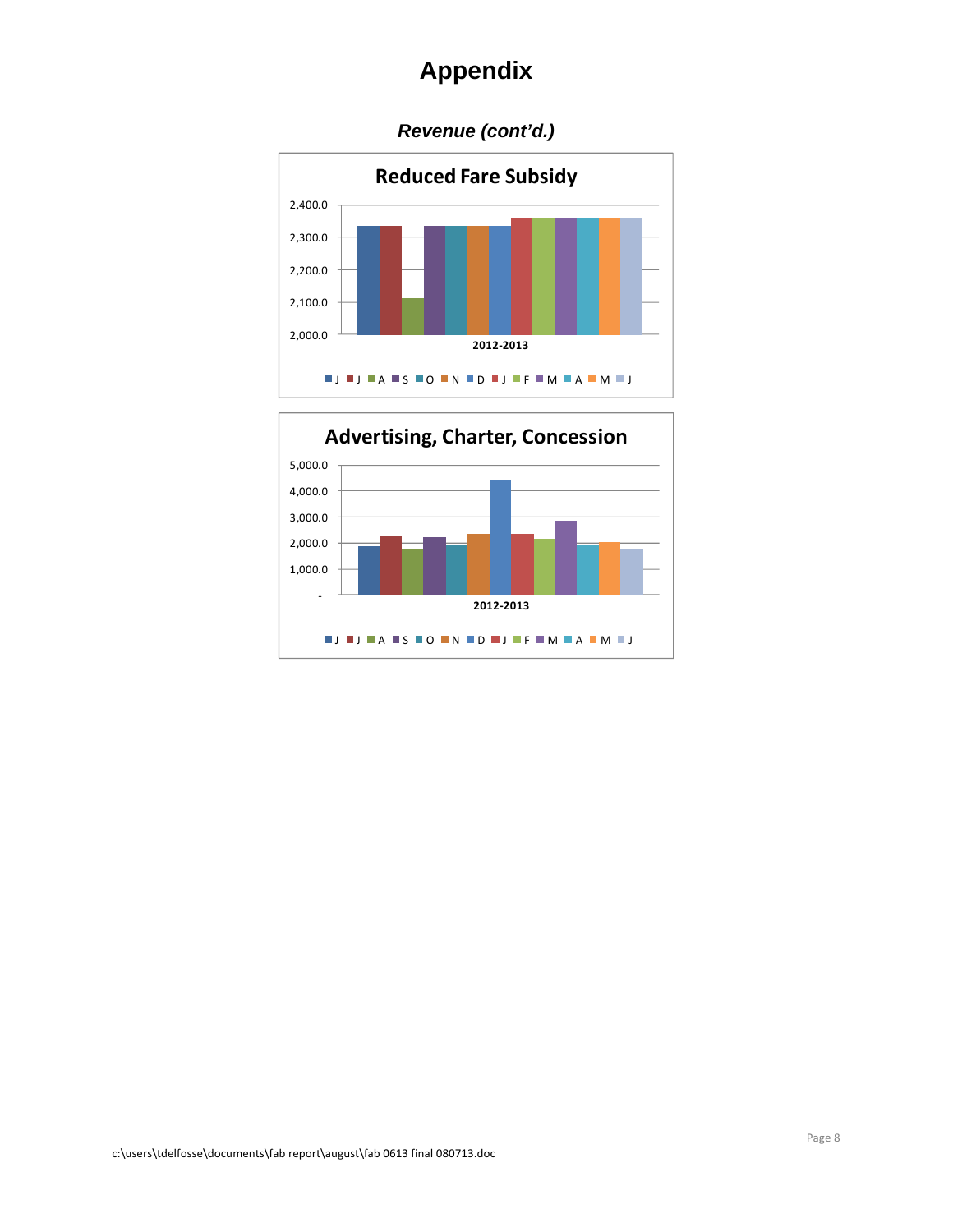### *Expenses*